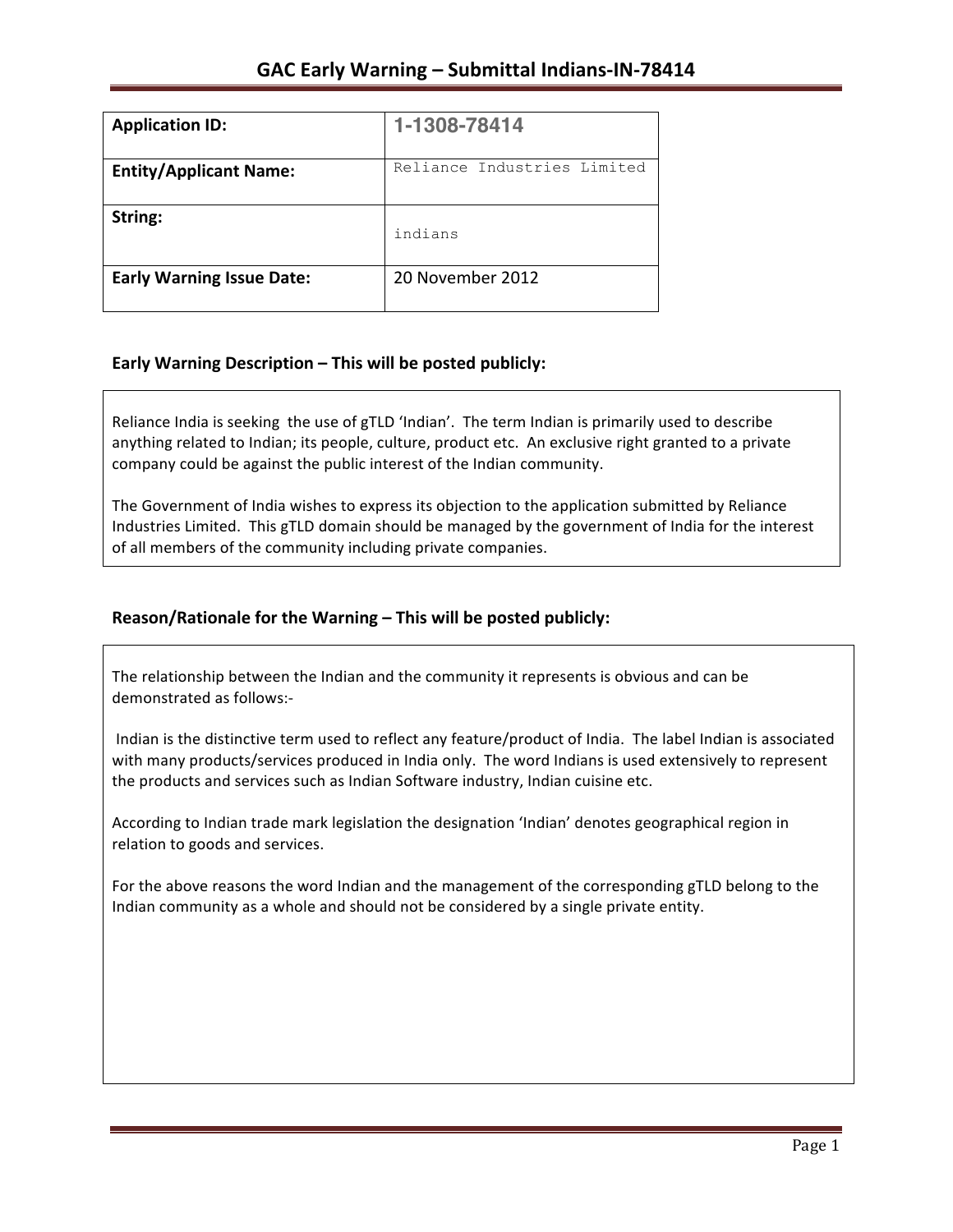## **Possible Remediation steps for Applicant – This will be posted publicly:**

- 1. The applicant should demonstrate how they can work closely with the Indian government to establish how the ".indians" gTLD will not disadvantage the 1.2 billion Indians in the country.
- 2. The applicant should collaborate with the Indian government and the multi-stakeholder community and re-establish the ".indians" gTLD as a TLD in the public interest of all Indians, and not solely for the benefit of the applicant.

## **Further Notes from GAC Member(s) (Optional) – This will be posted publicly:**

# **INFORMATION FOR APPLICANTS**

## **About GAC Early Warning**

The GAC Early Warning is a notice only. It is not a formal objection, nor does it directly lead to a process that can result in rejection of the application. However, a GAC Early Warning should be taken seriously